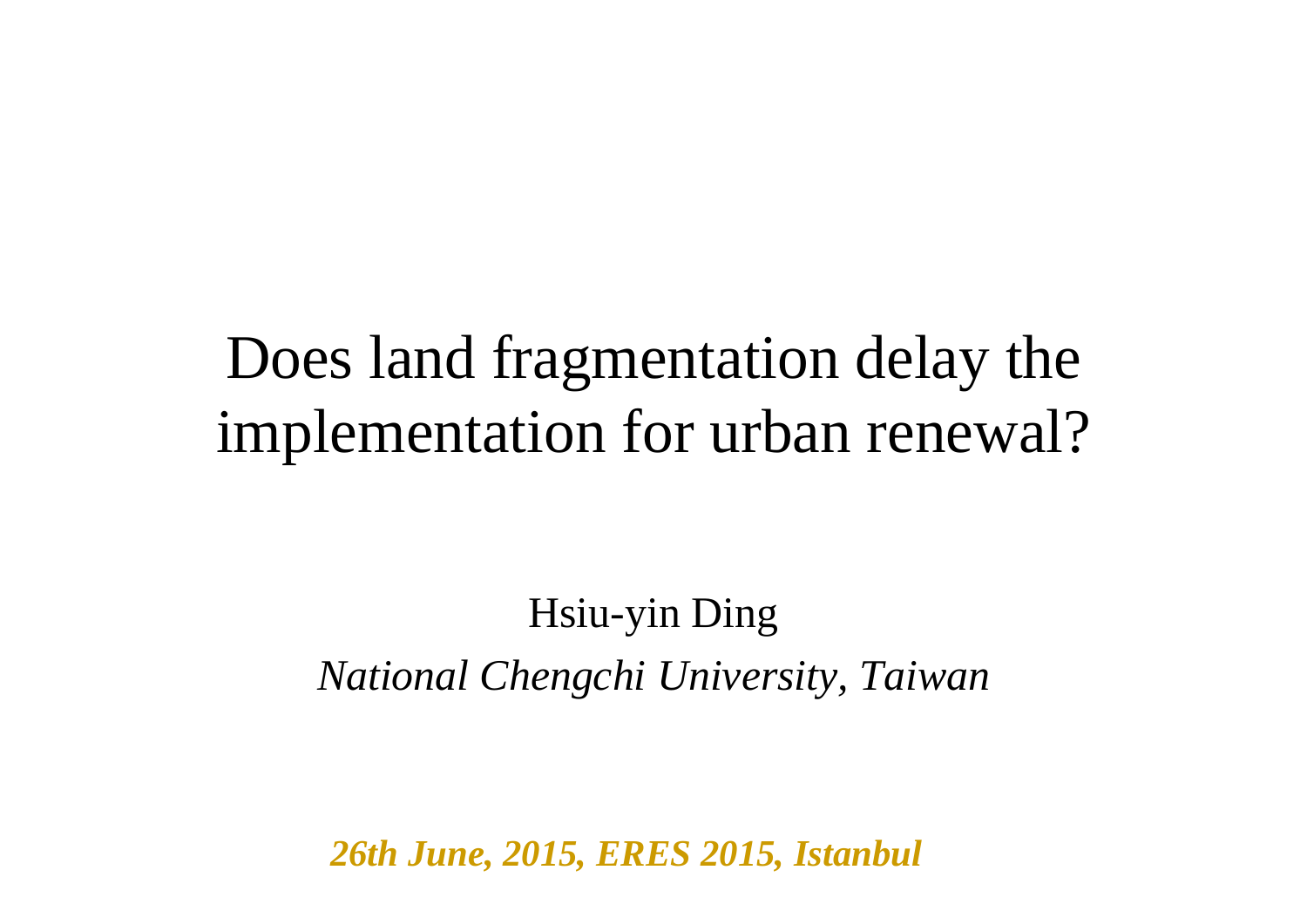## **Objective**

• To examine the relationship among the numbers of landowner, land plots and the time of implementing urban renewal projects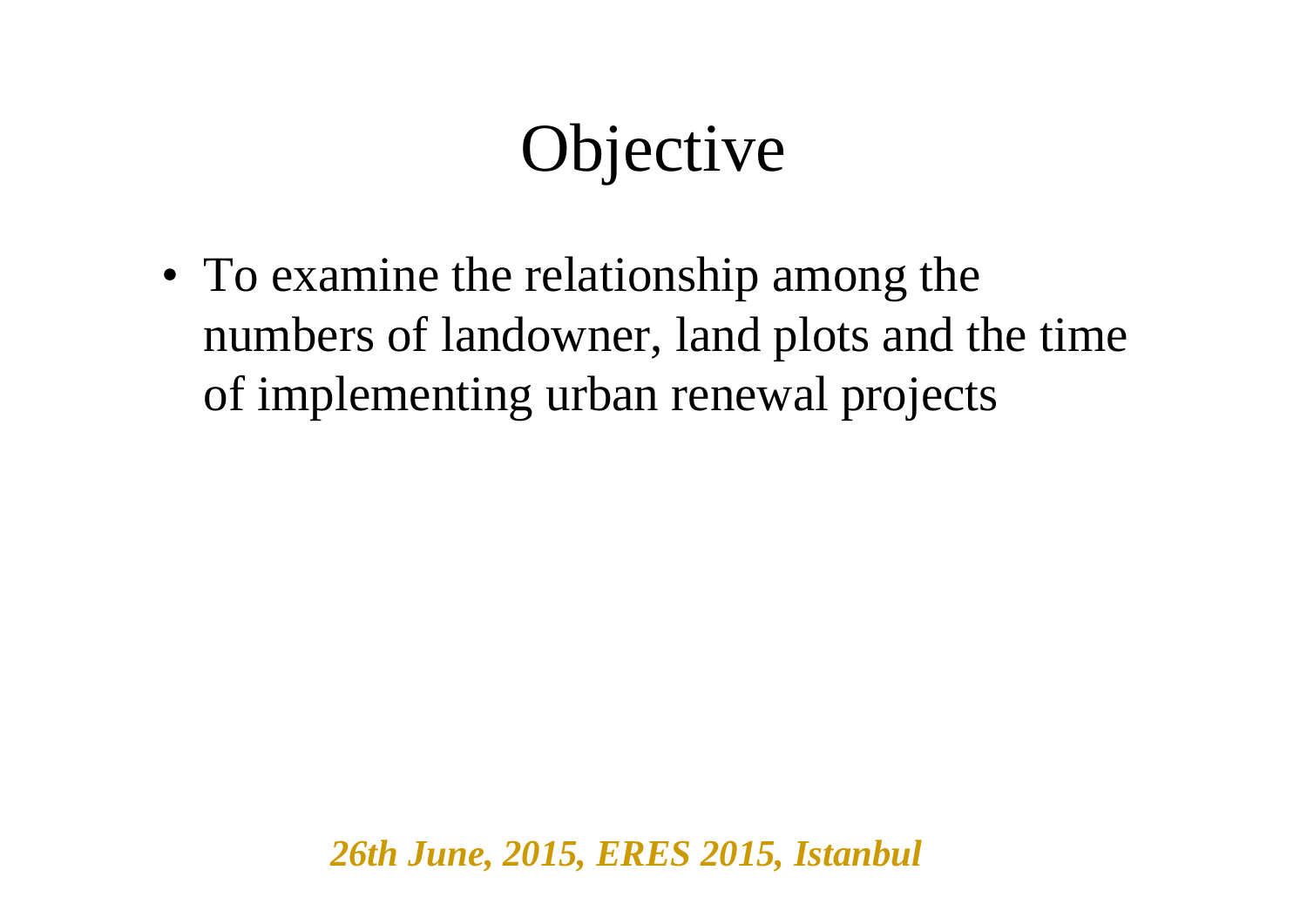

The projects were finished between 1994 and 2013: 55 cases

The projects were applied by landowners between 2001 and 2010: 553 cases

The successful probabilities: less than 10%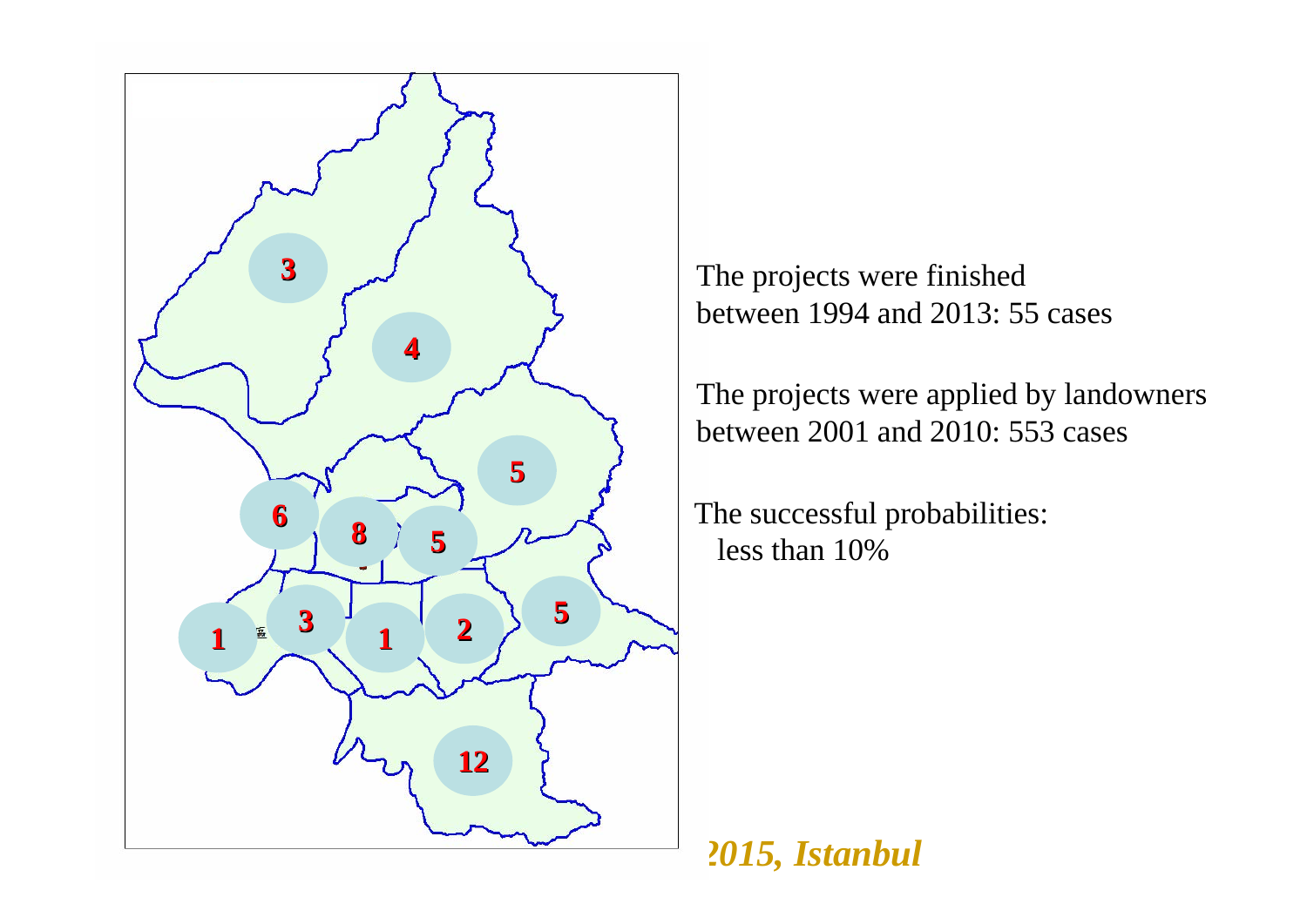## The reasons might be?

- Land assembly might lead to high transaction costs
	- –So many plots

•

…

- –So many landowners
- •compensation for old buildings is high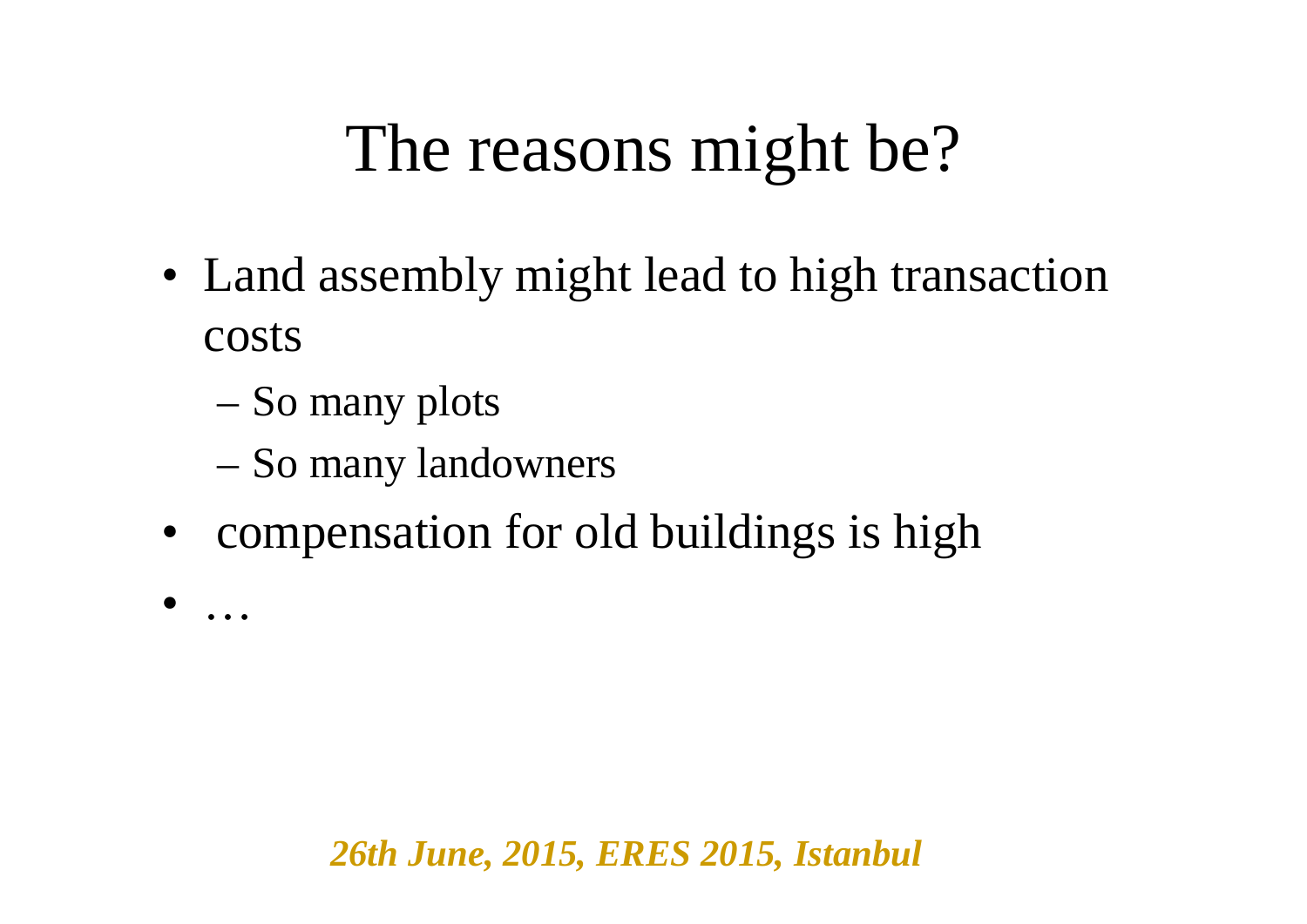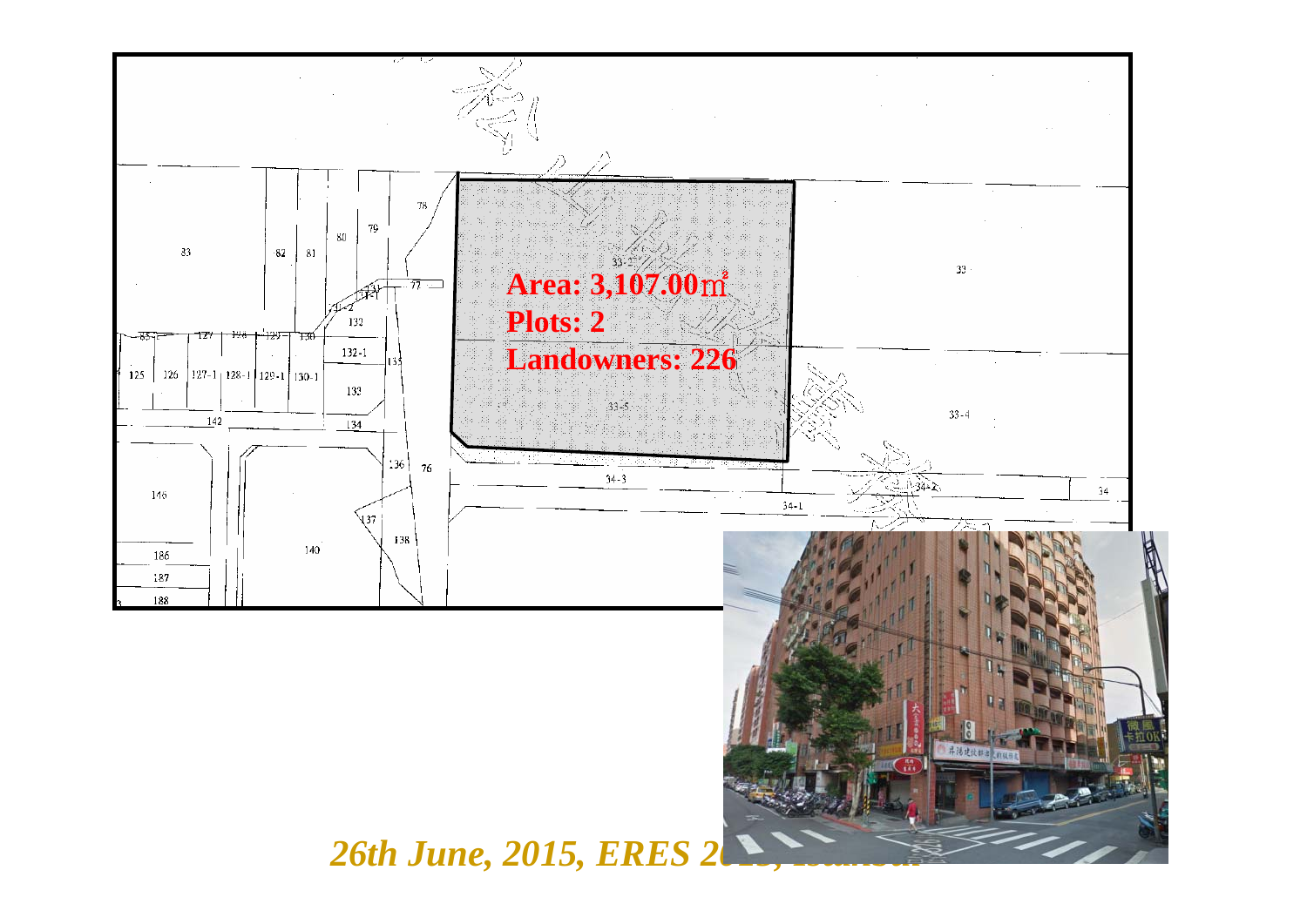

*26th June, 2015, ERES 2015, Istanbul*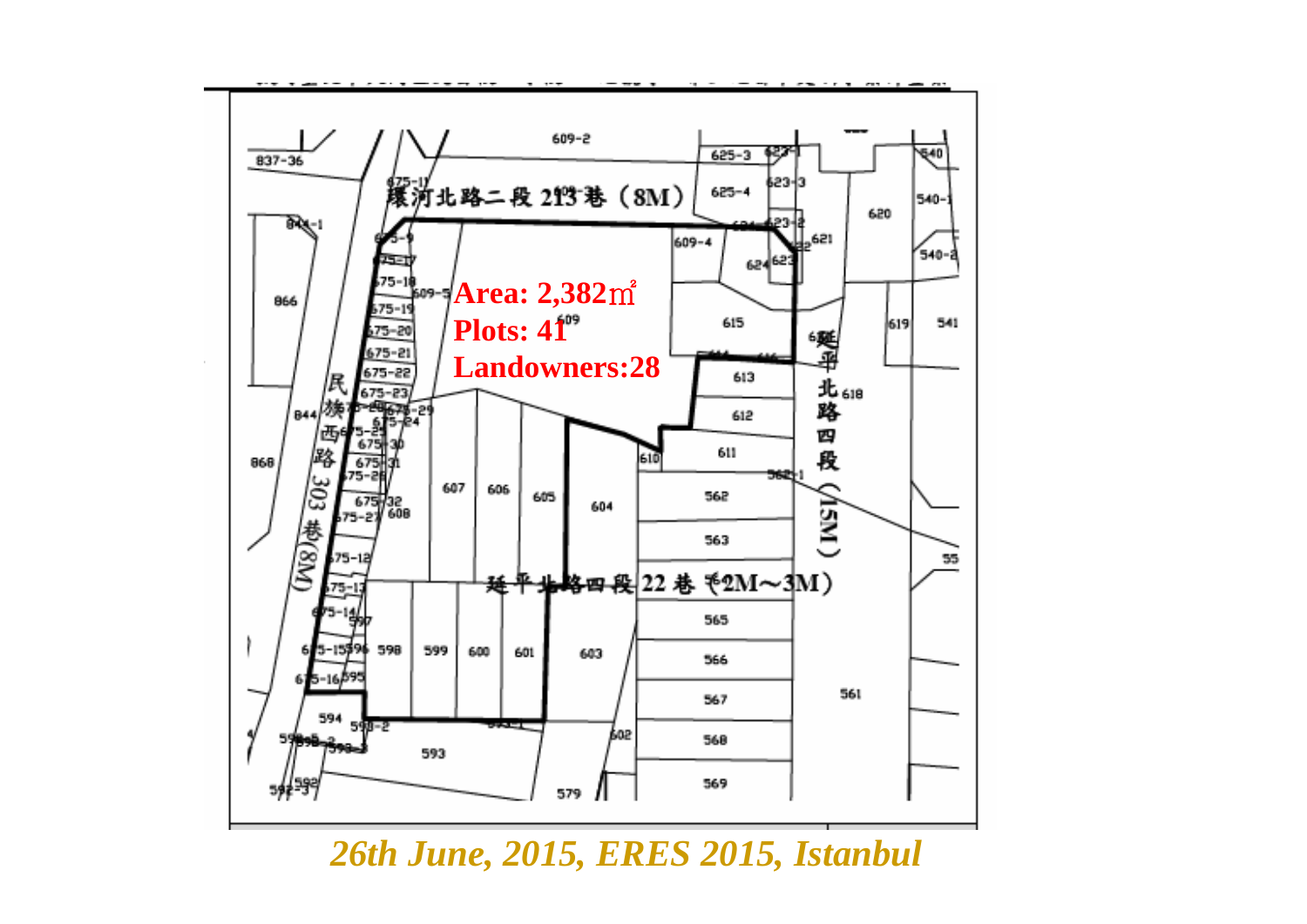## informations

- 55 projects were completed urban renewal between 1994 and 2013
- Average site area is:  $3{,}151m^2$
- Average landowners is: 45 landowners
- Average plots is: 14 plots
- Average time for completed an urban renewal project: 6.08 years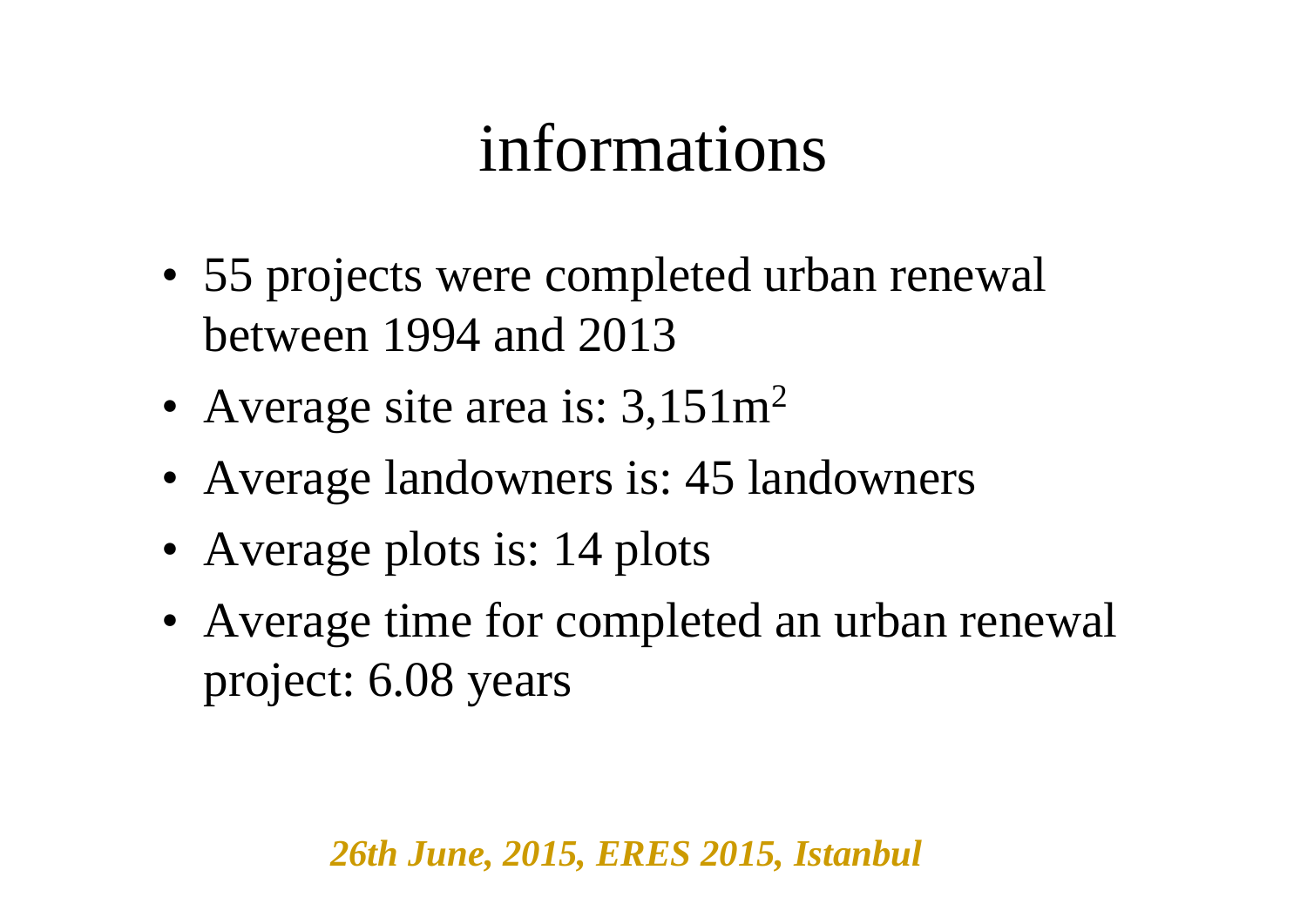### Site area



*26th June, 2015, ERES 2015, Istanbul*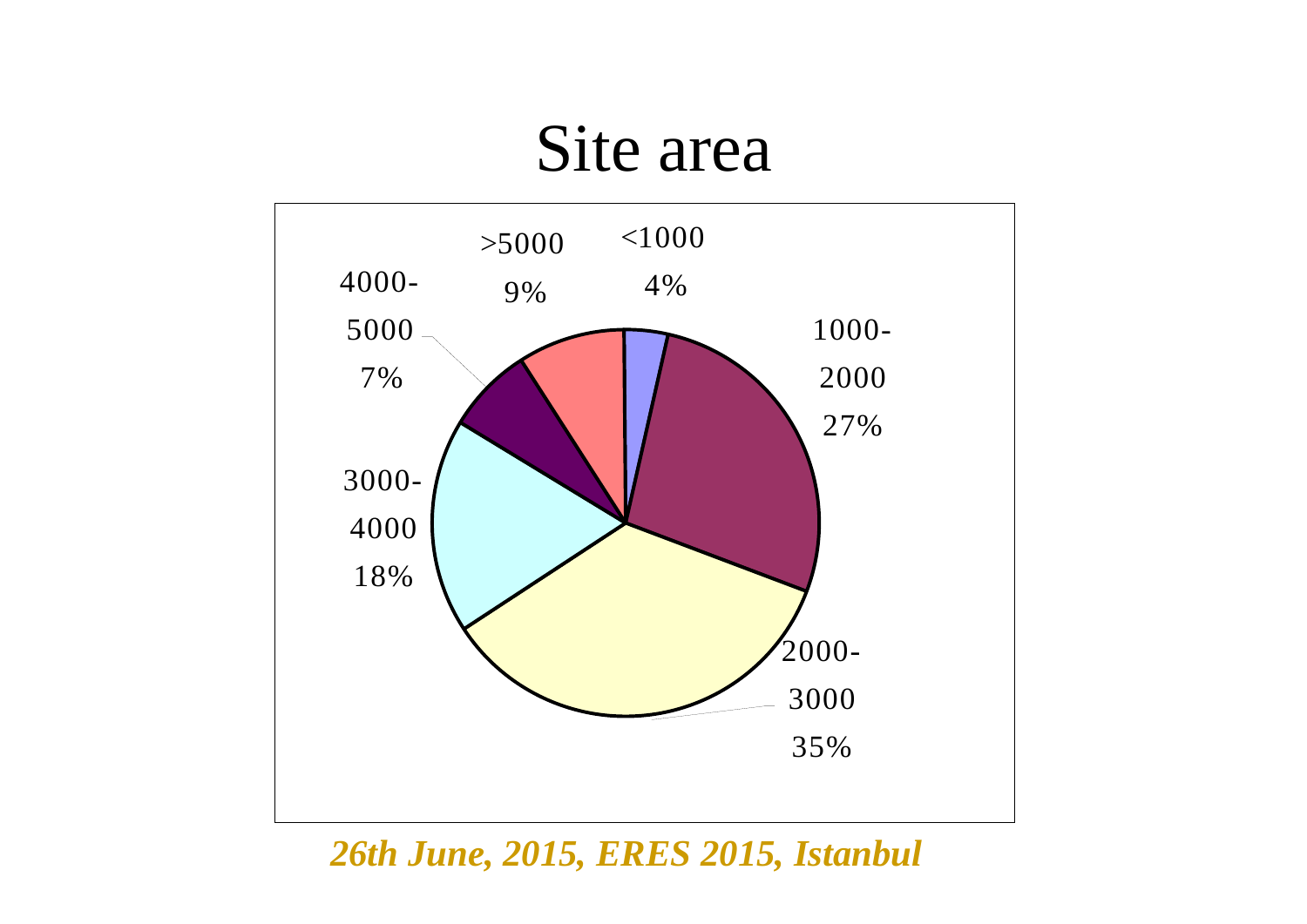## The numbers of projects by plots

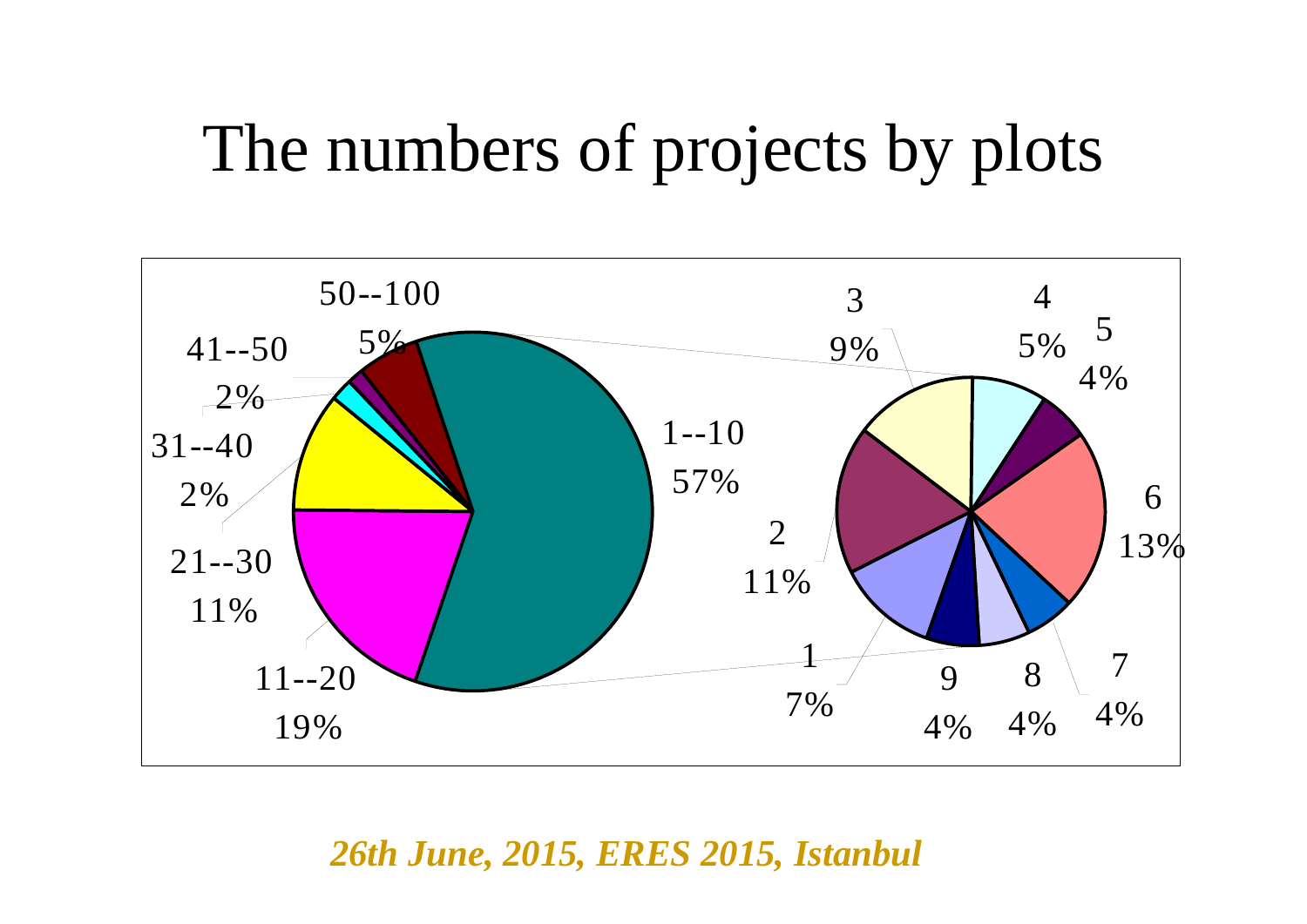### The numbers of projects by landowners

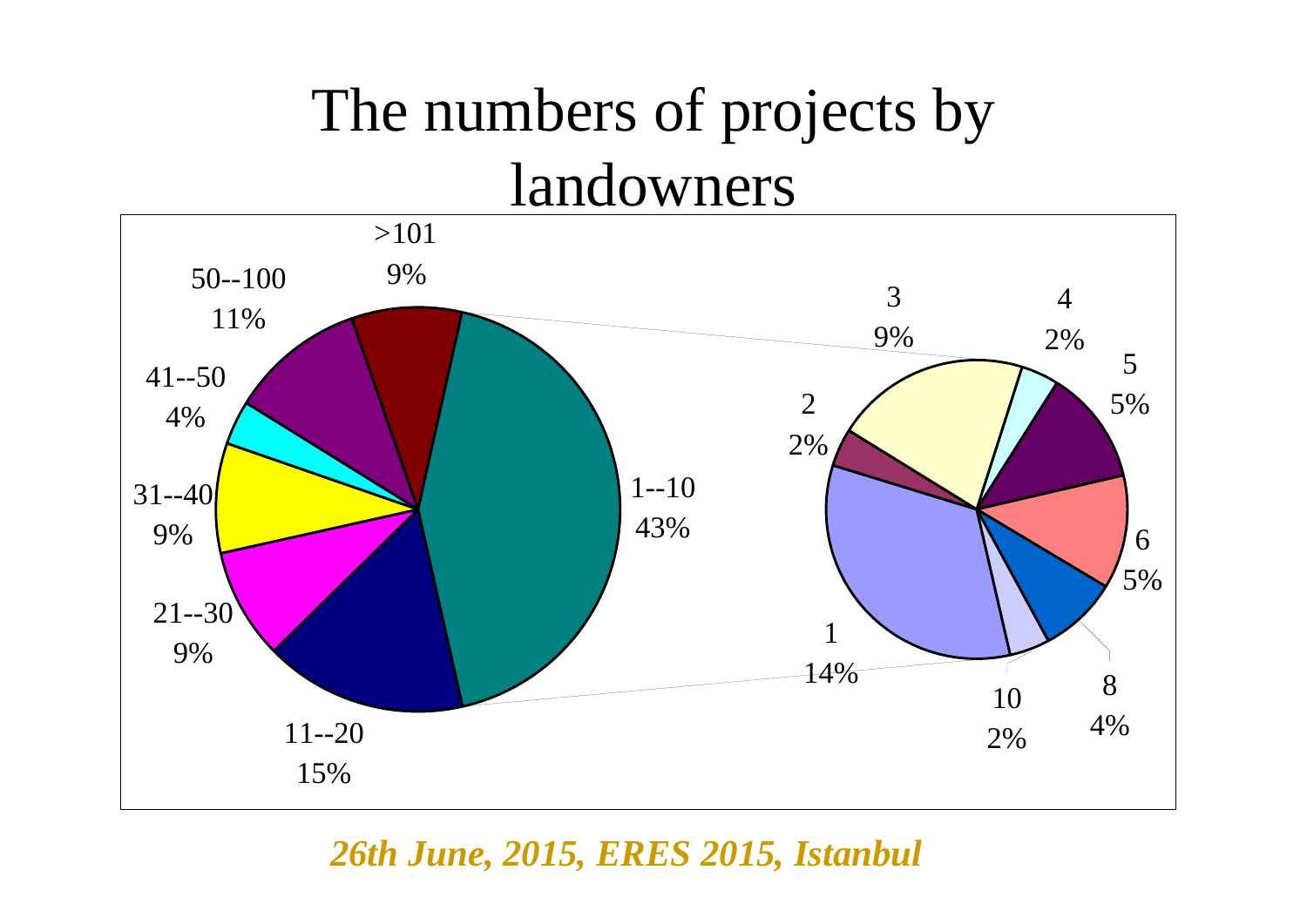### How long was an urban renewal processing for?

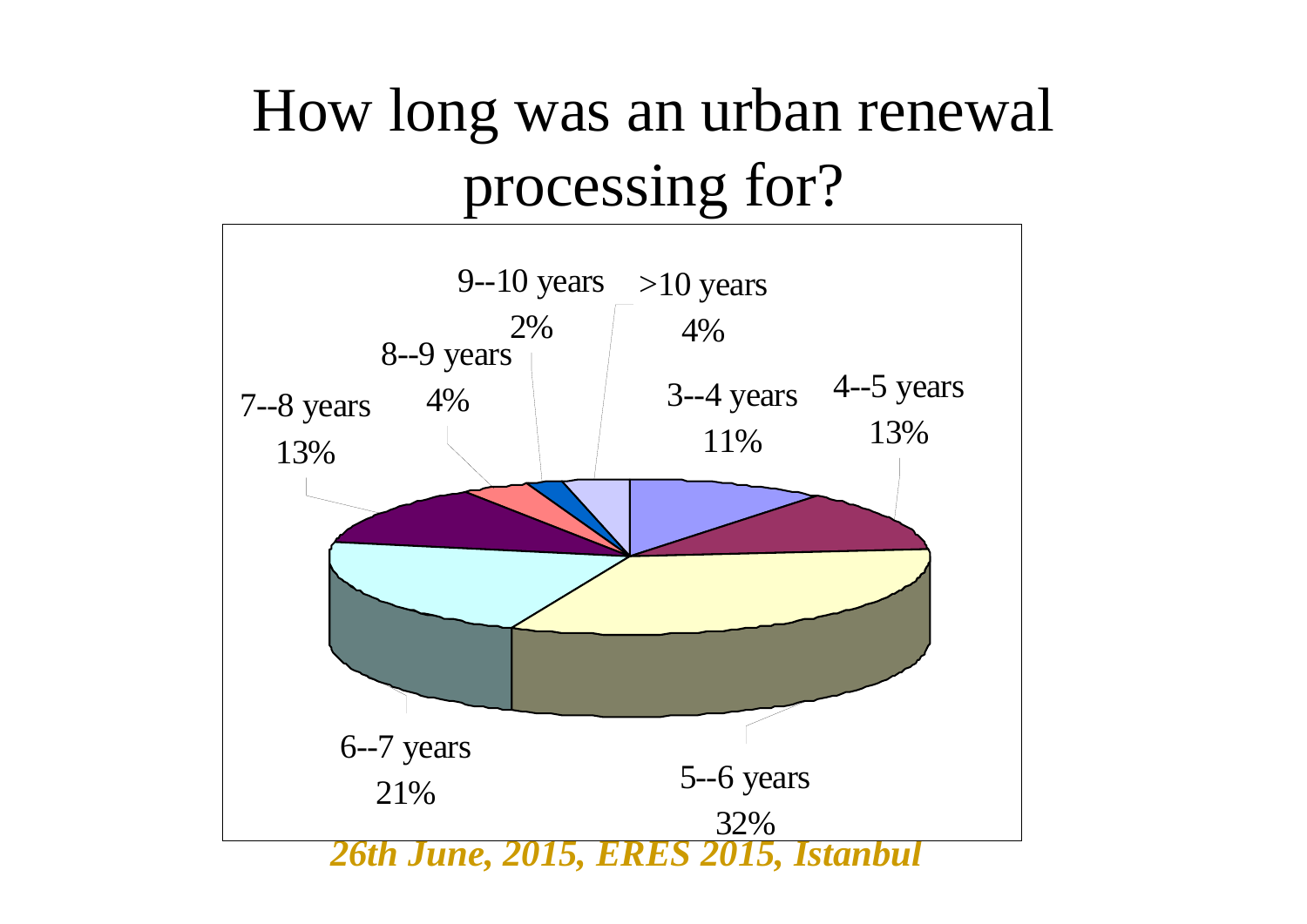### plots vs site area

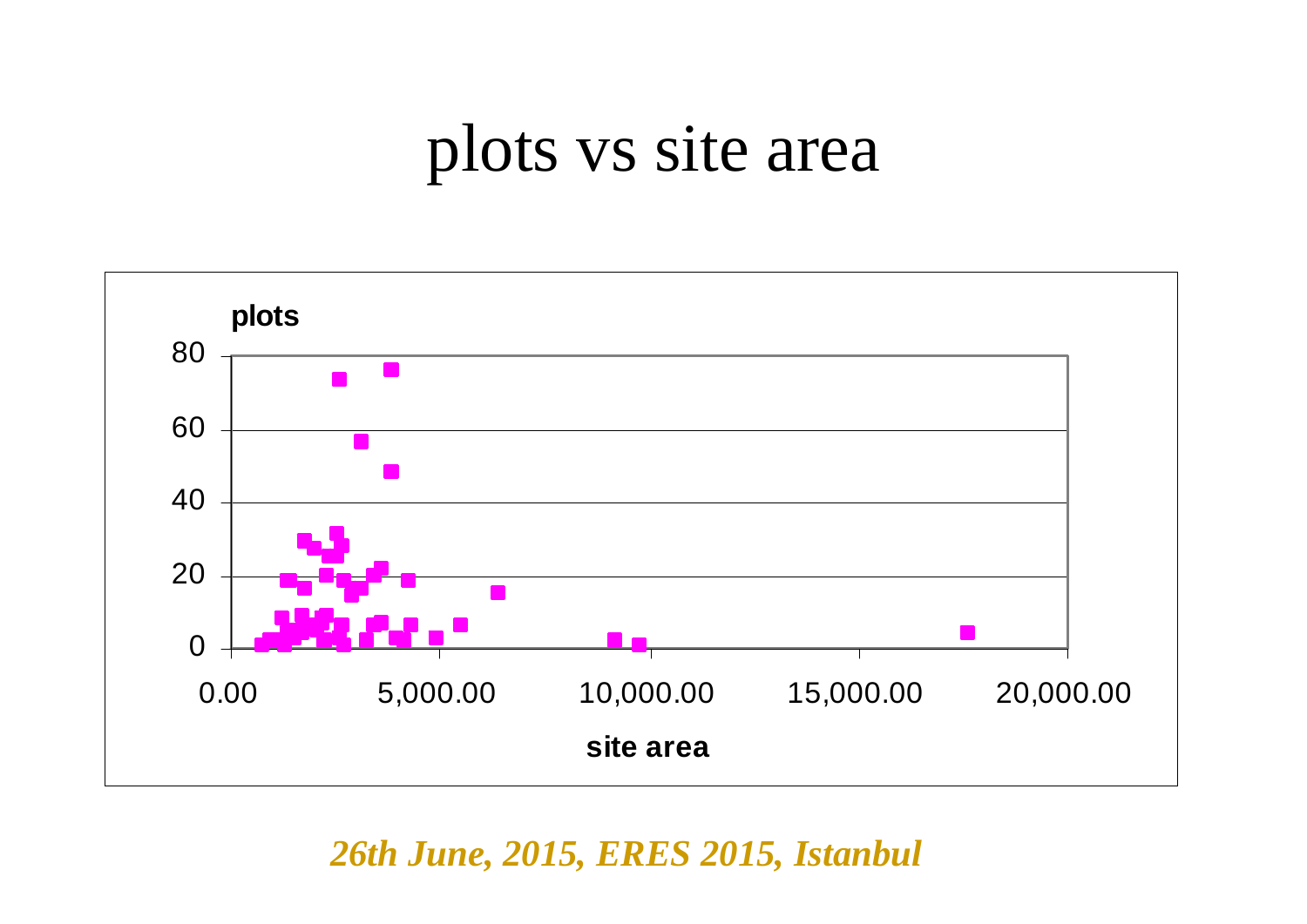### landowners vs site area



*26th June, 2015, ERES 2015, Istanbul*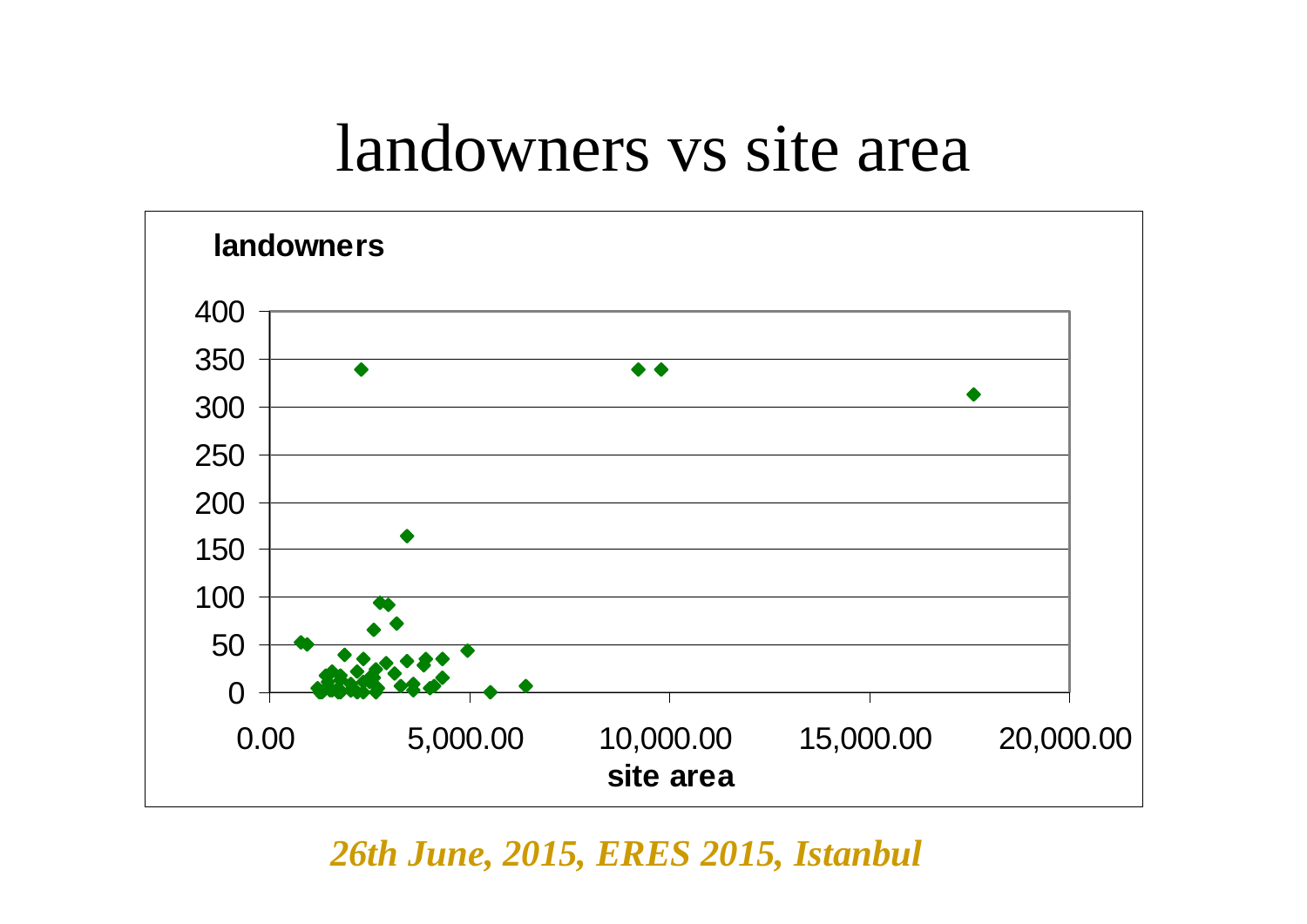## landowners vs plots



*26th June, 2015, ERES 2015, Istanbul*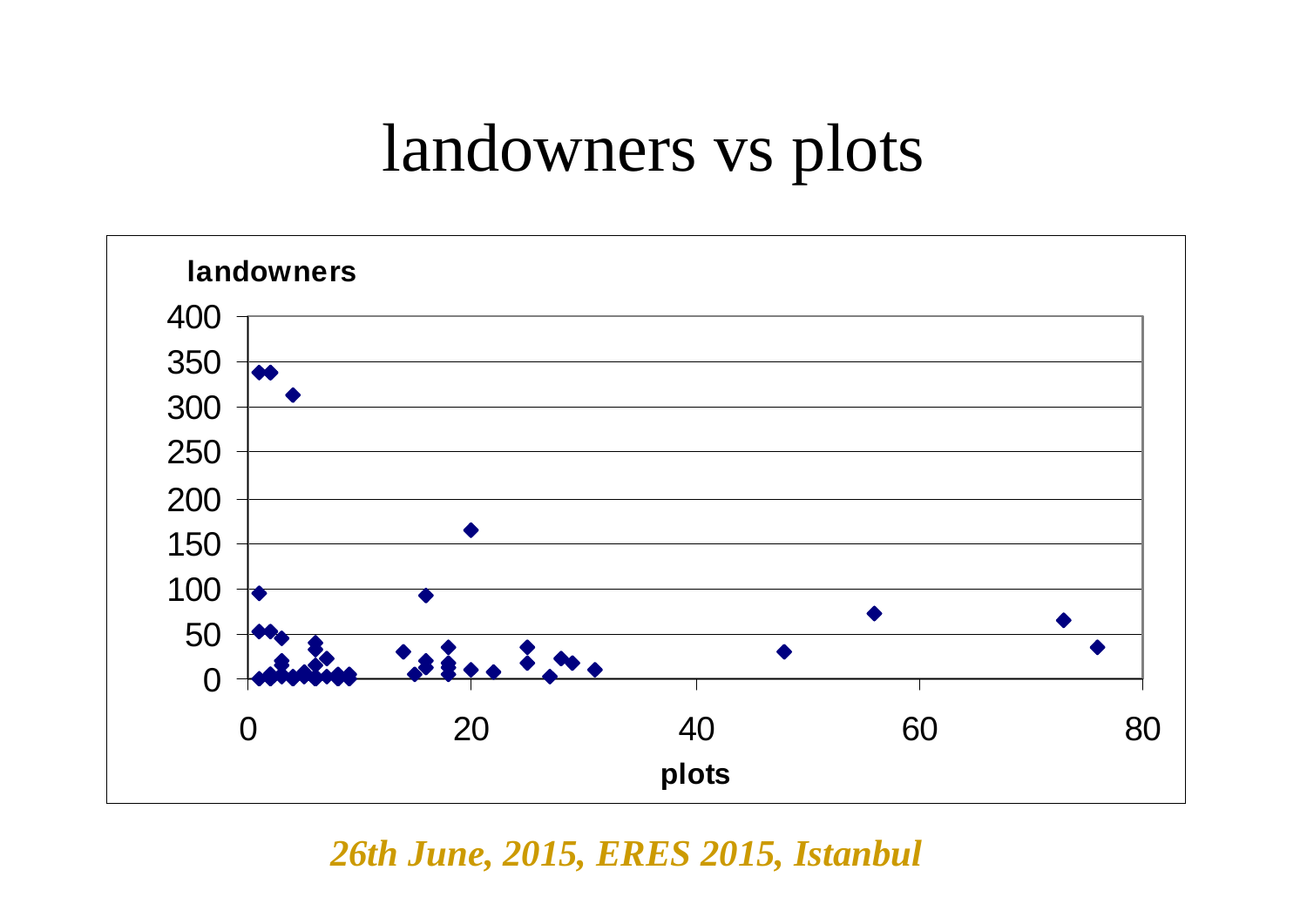## Landowners/plots vs time

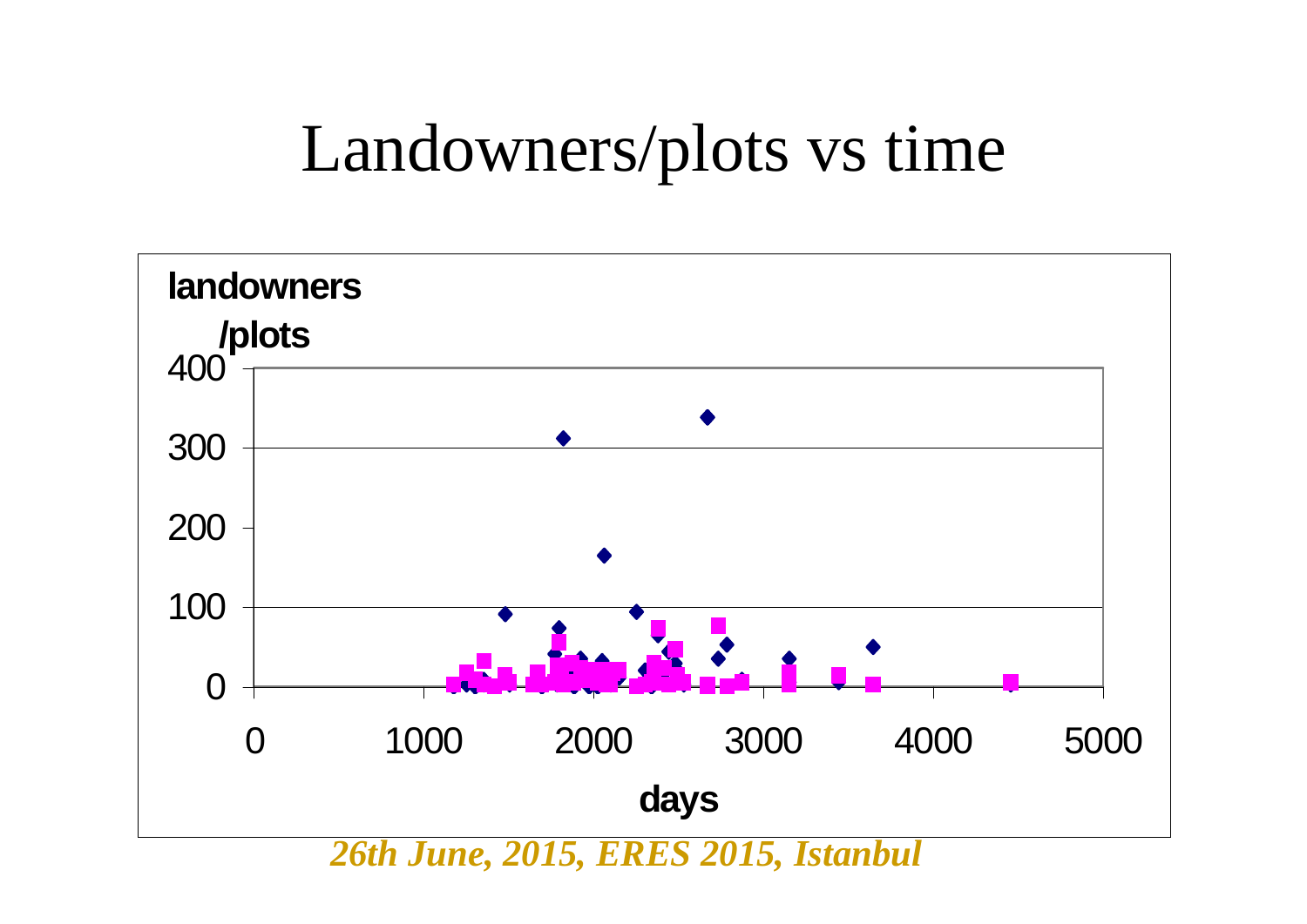# findings

- 43% projects were processing with 1 to 10 landowners which might be thought as not all urban renewal projects deal with land fragmentation problem
- Over 50% urban renewal projects need to cost 5-7 years
- *26th June, 2015, ERES 2015, Istanbul* • Many landowners not mean long time in implementing urban renewal projects